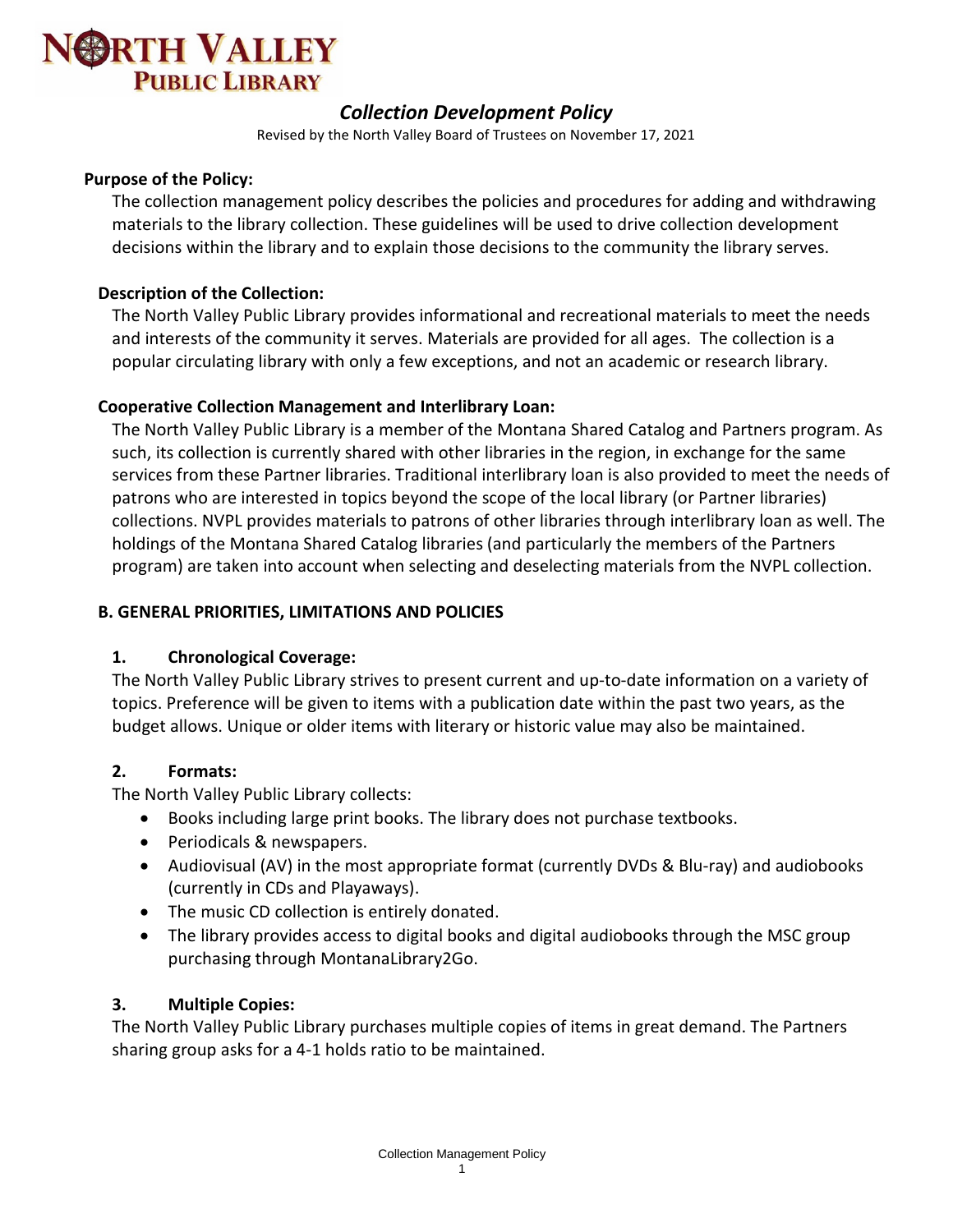### **4. Languages:**

The North Valley Public Library generally does not purchase materials in foreign languages, with the exception of foreign language dictionaries and audiobooks or videos on learning a foreign language. Donations of classic literature in foreign languages supported by the Stevensville and Lone Rock schools' curricula may be accepted. The library will continue to respond to the changing demographics of the community by adjusting its collection to meet the needs of community residents.

### **5. Funding Considerations:**

Funds for the library's collection are allocated from the general budget. Spending is tracked by category to insure a balanced collection.

## **6. Collection Responsibilities and Selection Procedures:**

Materials are selected by the library director or her/his designee through Ingram, Baker and Taylor, Amazon or other discount vendors. Books may also be purchased through local bookstores that offer a library discount or purchased directly through a publisher.

### **Selection criteria:**

- Popularity (bestsellers)
- Patron demand (requests.) Titles that do not have wide appeal to the rest of the District will be sought through Partner libraries or interlibrary loan.
- Favorable reviews in professional review sources such as *Booklist*, *Library Journal* and *New York Times Book Review*, *Ingram Advance*, NPR, *Montana Book Awards*, and *Library Reads*
- Currency and current relevance
- Accuracy of information, authoritativeness, author's reputation and significance as a writer, reputation and standing of publisher
- Literary value, awards and honors
- Diverse viewpoints on controversial issues. Although the library collects diverse viewpoints on controversial issues, we are not a research or academic library but a popular circulating library, so do not collect items containing hate speech. The library defines hate speech as speech that attacks, threatens, vilifies, humiliates, or incites hatred against a group or class of persons on the basis of race, national origin, ethnicity, color, religion, gender, gender identity, sexual orientation, or disability.
- Format (whether the item will hold up to library use)
- Subject areas (See breakdown of subject areas below.)
- Materials appropriate to people of all ages
- Montana subject
- Availability of material in other local library collections

## **7. Temporary Reference Materials:**

Community organizations may submit informational materials to the library to be made available to the public as temporary reference materials. Should the items be found by library staff to meet the criteria listed in item 6 above, they will be made available to the public as temporary reference materials, available upon request from the front desk. Temporary reference materials will be made available to the public for thirty days and will not be added to the library's permanent collection.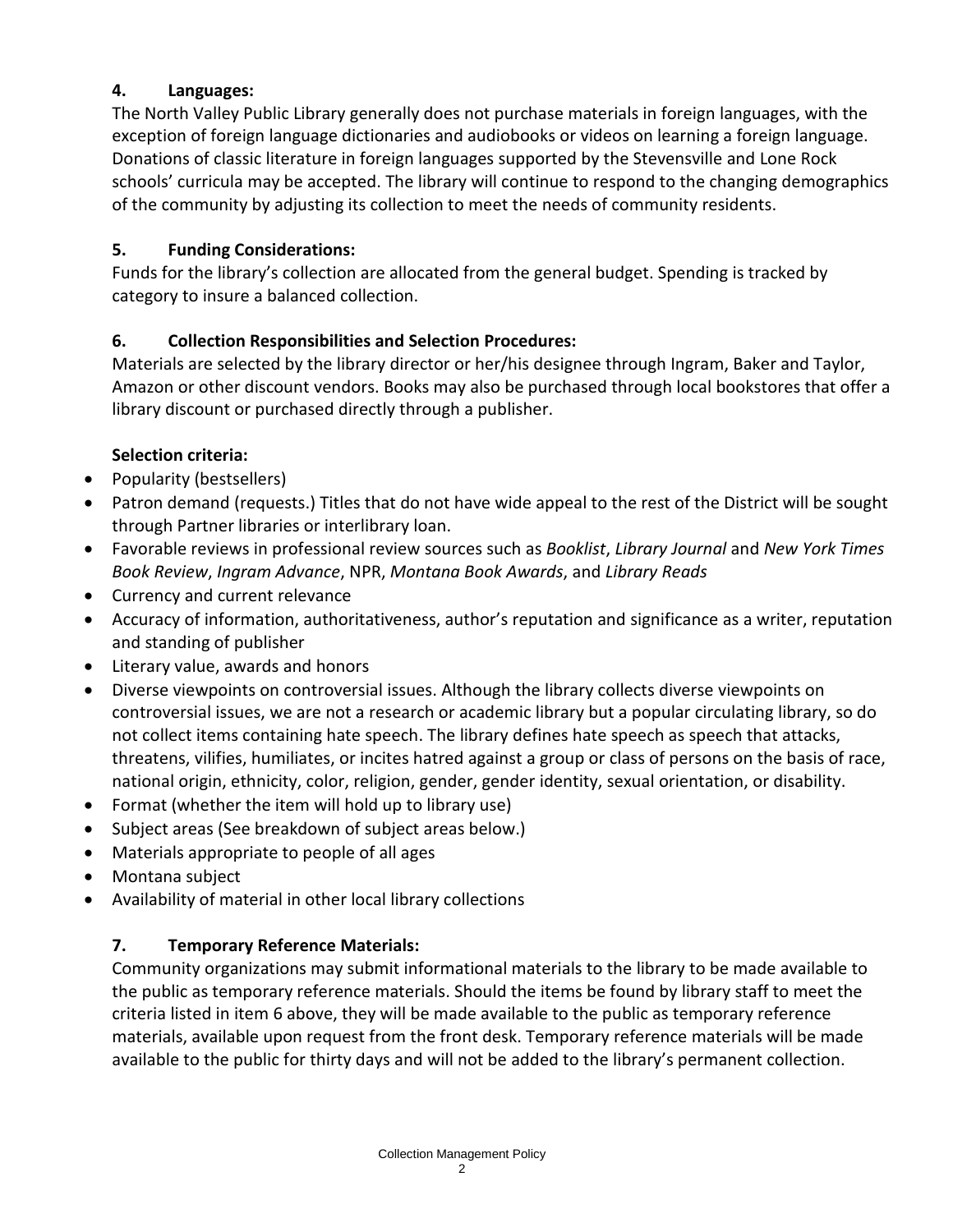## **8. Donations & Gifts Policy:**

Due to the high cost of cataloging and processing unsolicited materials, the Library does not generally accept donated materials. North Valley Public Library has a collection budget and purchases new materials monthly. Library staff regularly remove outdated materials from the collections to make room for new materials.

Smaller donations, such as a few books no more than two years old may be considered. The library may consider audiovisual materials in currently collectable formats and in excellent condition to be added to the library's collection. Any items not selected to be added to the library's collection may be donated or disposed of as the library sees fit. Monetary gifts for collection development are welcome, and suggestions for purchase of particular titles or subject areas will be considered, but the library director and staff reserve the right to determine what items will be added to the collection, according to the selection criteria outlined above. The library staff will not appraise the value of donated materials.

Local authors may donate their works to the library with the understanding that there are no original catalogers on staff at North Valley Public Library; if their work is not already entered in OCLC WorldCat (The worldwide catalog of more than 10,000 libraries with over 2 billion items [http://www.worldcat.org/\)](http://www.worldcat.org/) their item cannot be added to our collection. If the item is in Worldcat, the selection criteria above will be applied.

## **9. Collection Maintenance and Weeding:**

The library assesses its collections on an ongoing basis. The following criteria are used to decide which items will be withdrawn from the collection:

- Outdated information or format
- Poor physical condition
- Unneeded duplicates
- Not within scope of collection management policy
- Number of times the item has circulated in recent years
- How many Partners have the middle titles of authors with large series runs

Repairs will only be attempted on mildly worn items. Occasionally, popular or classic titles in poor condition will be replaced by newer versions.

## **10. Complaints, Censorship & Materials Selection:**

The North Valley Public Library District strives to provide a broad collection that represents the needs and interests of all of the citizens of Stevensville and Lone Rock school district.

The library board and administration are dedicated to the principles of intellectual freedom. They believe that the right to read is basic to the intellectual freedom of democracy and follow the basic tenets outlined in in the American Library Association's *Library Bill of Rights*, *Freedom to Read* and *Freedom to View*. (See ala.org for complete up-to-date texts)

The function of material selection is to obtain the best print and non-print resources suited to the needs of the community with the funds available. It is not to be confused with censorship, and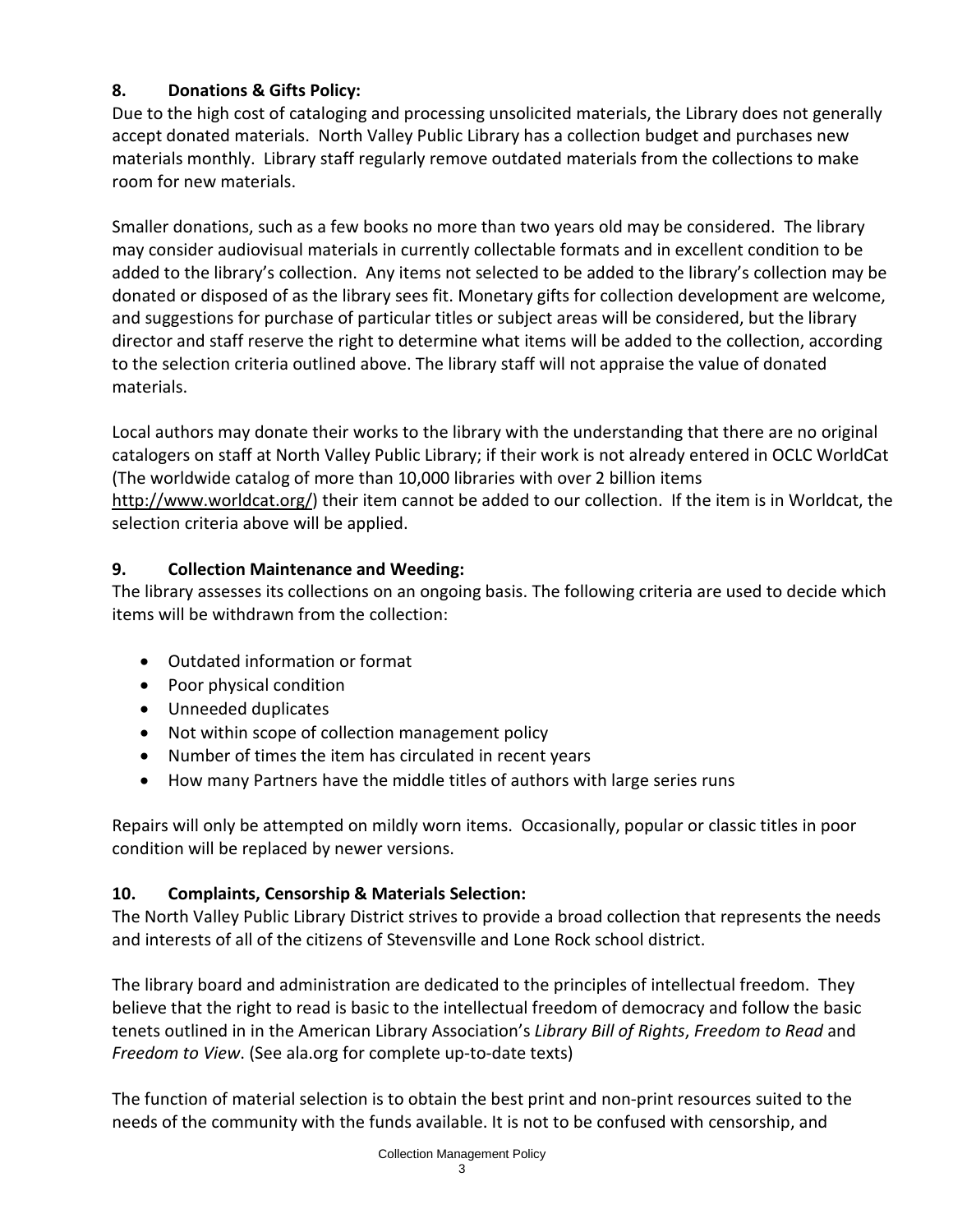selectors must be constantly alert not to allow their own preferences or prejudices, pressure by individuals or groups, or fear of such pressure to influence selection.

The decision to purchase materials is guided by qualified reviews and based on the literary value, social importance of the material, accuracy, the needs of the community, availability of other materials on the subject, and funds available.

Materials which come within the Supreme Court's definition of obscenity shall be excluded, but no item should be eliminated because of coarse language, violence, or frank discussion of sexual episodes when such episodes are pertinent to the plot or character delineation.

The presence of material in the library does not indicate an endorsement of its contents by the library board, staff, or funding agencies.

In the event that a patron in our library district (property owner or renter) questions the suitability of a particular item or resource in the library collection, the patron will be asked to complete a Request for Consideration of Library Materials form (see appendix A).

The form will be reviewed by the library director and a committee of no less than three library staff members will meet to consider the patron's request.

A decision will be made about the suitability of the item for the library's collection based on the criteria outlined in this document. The patron will be informed in writing within 30 days of the library's decision to retain, remove, or reclassify the item in question.

If the patron disagrees with the library's decision, s/he may appeal to the library board, who will consider the request using the same criteria outlined in this policy. The library board will inform the patron of their decision in writing within thirty days. The library board's decision will be final.

Requests for Reconsideration of Library Materials will be retained by the library for five years after the date of the request**.**

The North Valley Public Library provides digital materials though resource sharing in MontanaLibrary2Go through the Montana State Library project. Those that live or own property in our library district may contact the Library Director about materials available in MontanaLibrary2Go and will be provided with a copy of the MontanaLibrary2Go Materials Selection Policy. If the patron wants to continue with a complaint then a *Montana Library2Go Request for Reconsideration of Library Material* form must be filled out completely which outlines the appeal process. The State Library Commission makes the final decisions in the process.

### **C. SUBJECT AREAS COLLECTED**

North Valley Public Library categorizes nonfiction materials according to specific Dewey Decimal numbers

Present Collection Levels: The library acquires non-fiction works in all Dewey subject areas. Due to the restriction in size of the building, the library's future acquisitions will be popular and up-to-date titles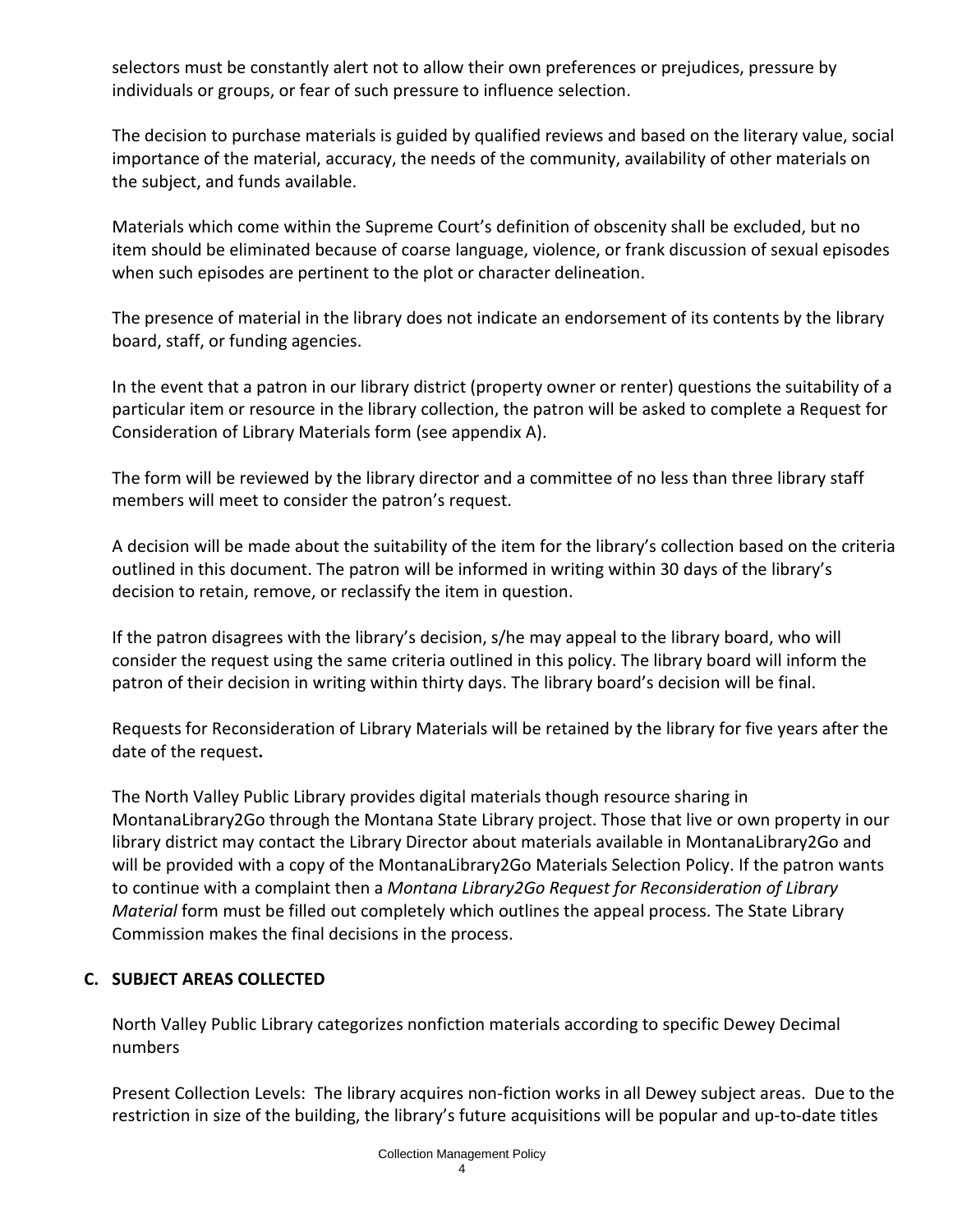and will be at the basic or minimal collection level. The library will update standards in the field. In subject areas that have little circulation, some classics will have to be borrowed from partner libraries. Some titles are also selected in large print and audiobook formats. Downloadable audiobooks and eBooks are purchased for our digital consortium.

Local and State History - a strong collection of local history will be maintained of titles that are written for the layman with less focus on academic titles.

Adult Fiction – A basic collection of popular titles and well-known authors and bestsellers are collected. Completing (and keeping up with) series in all fiction collections is achieved through cooperative collection development with the Partner Libraries.

Children's materials - Materials in various formats to meet the needs of children for recreational, information, and self-educational use.

Various collections are separated according to age and developmental needs:

- Toddler books (concept books, board books)
- Beginning to read books (controlled vocabulary)
- Picture books
- Story time kits (books, audio visual, toys, manipulatives, and activities on various themes)
- Fiction (recreational reading for school age children)
- Nonfiction (biographies, recreational reading, supplementary to school collections for homework assignments)
- Children's magazines
- Children's music and audio books
- Children's videos
- Professional, non-circulating story time materials

Young adult materials – Materials in various formats to meet the needs of young adults for recreational, informational, and self-educational use. The young adult collection includes a comics/graphic novel collection. Nonfiction materials geared toward teen issues are within the adult collection due to crossover and space.

Collections include:

- Fiction (readers ages 12-18)
- Young adult audio books
- Young adult graphic novels
- Young adult video

### **D. POLICY IMPLEMENTATION, EVALUATION, AND REVISION**

This policy will be updated by the library director and revised and approved by the Board of Trustees every three years.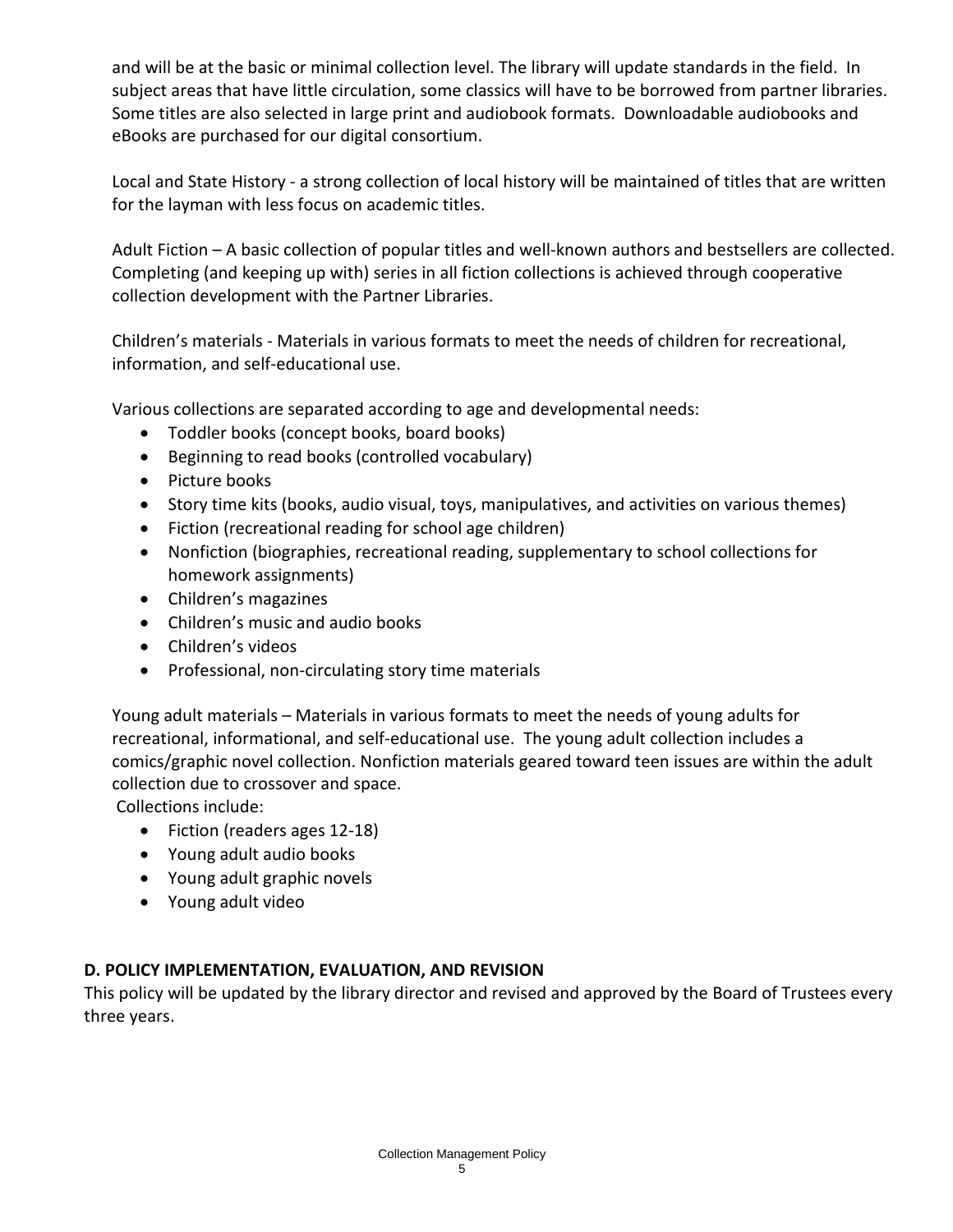This page intentionally left blank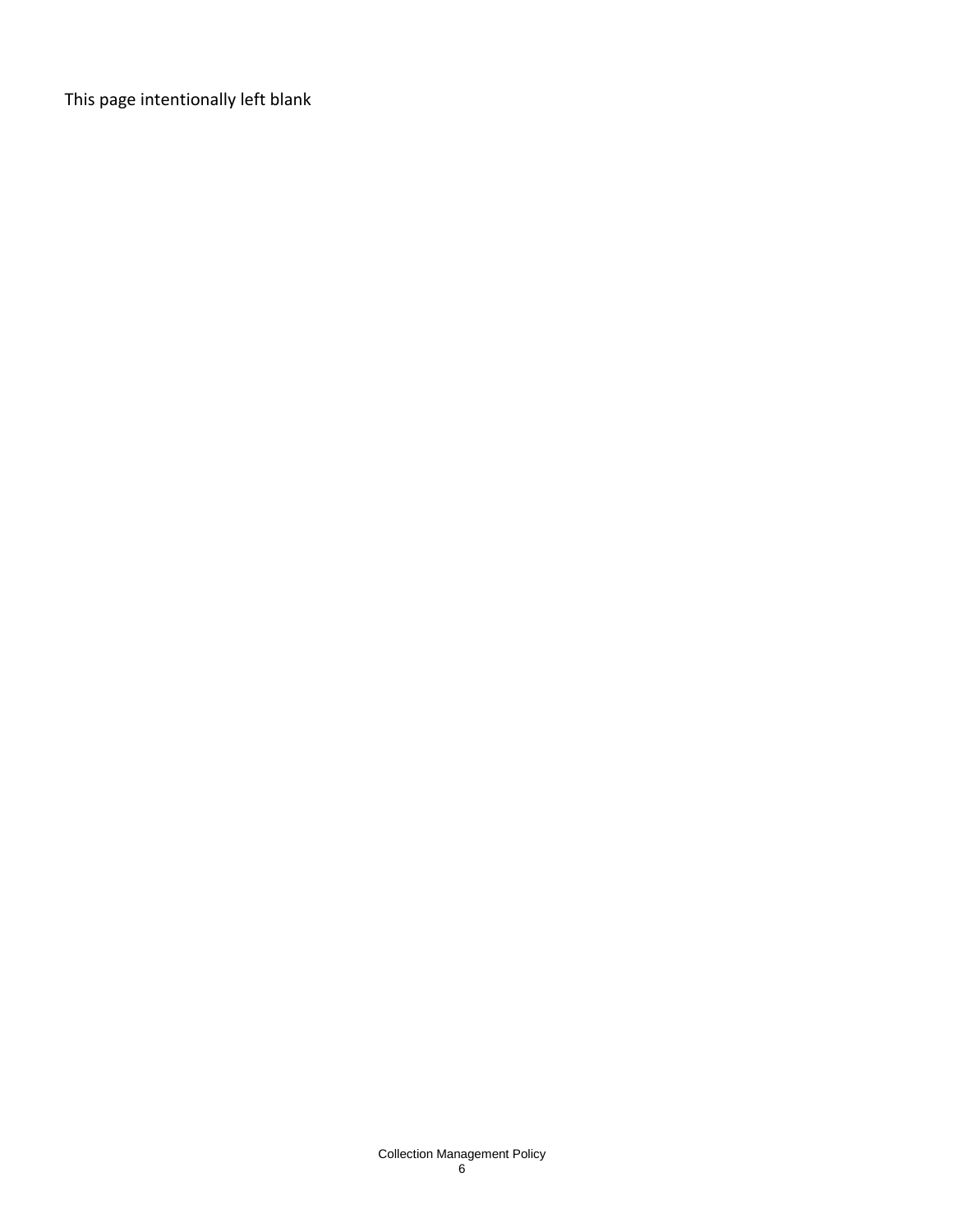Appendix A – Request for (Re)consideration of Library Materials form

# *Request for (Re)consideration of Library Resources*

The board of trustees of the North Valley Public Library District has delegated the responsibility for selection and evaluation of library resources to the library director and staff, and has established reconsideration procedures to address concerns about those resources. Completion of this form is the first step in those procedures. If you wish to request reconsideration of library resources, please return the completed form to the Library Director, North Valley Public Library, 208 Main St., Stevensville MT 59870. Requests for (Re)consideration of Library Resources will only be taken from those owning property or renting within the Library District.

| Do you represent self? _____ Organization? ____                                                                                                                        |  |  |
|------------------------------------------------------------------------------------------------------------------------------------------------------------------------|--|--|
| 1. Resource on which you are commenting:                                                                                                                               |  |  |
| ____ Book ____ Video ____ DVD/Blu-Ray/VHS ____ Magazine ____ Audio Recording                                                                                           |  |  |
| _____ Newspaper _____ Electronic resource (please specify): _____________________                                                                                      |  |  |
|                                                                                                                                                                        |  |  |
|                                                                                                                                                                        |  |  |
| Author/Producer ________________________________                                                                                                                       |  |  |
|                                                                                                                                                                        |  |  |
| 2. Please state the action you wish taken on this item:<br>• Add it to the Library______<br>• Shelve it elsewhere______<br>Remove from the Library_______<br>$\bullet$ |  |  |
| Other (specify):<br>$\bullet$                                                                                                                                          |  |  |

3. Why? Please explain how such an action would improve the Library's service to the community:

4. Have you (read, viewed, listened) to the entire work? If not, then which parts?